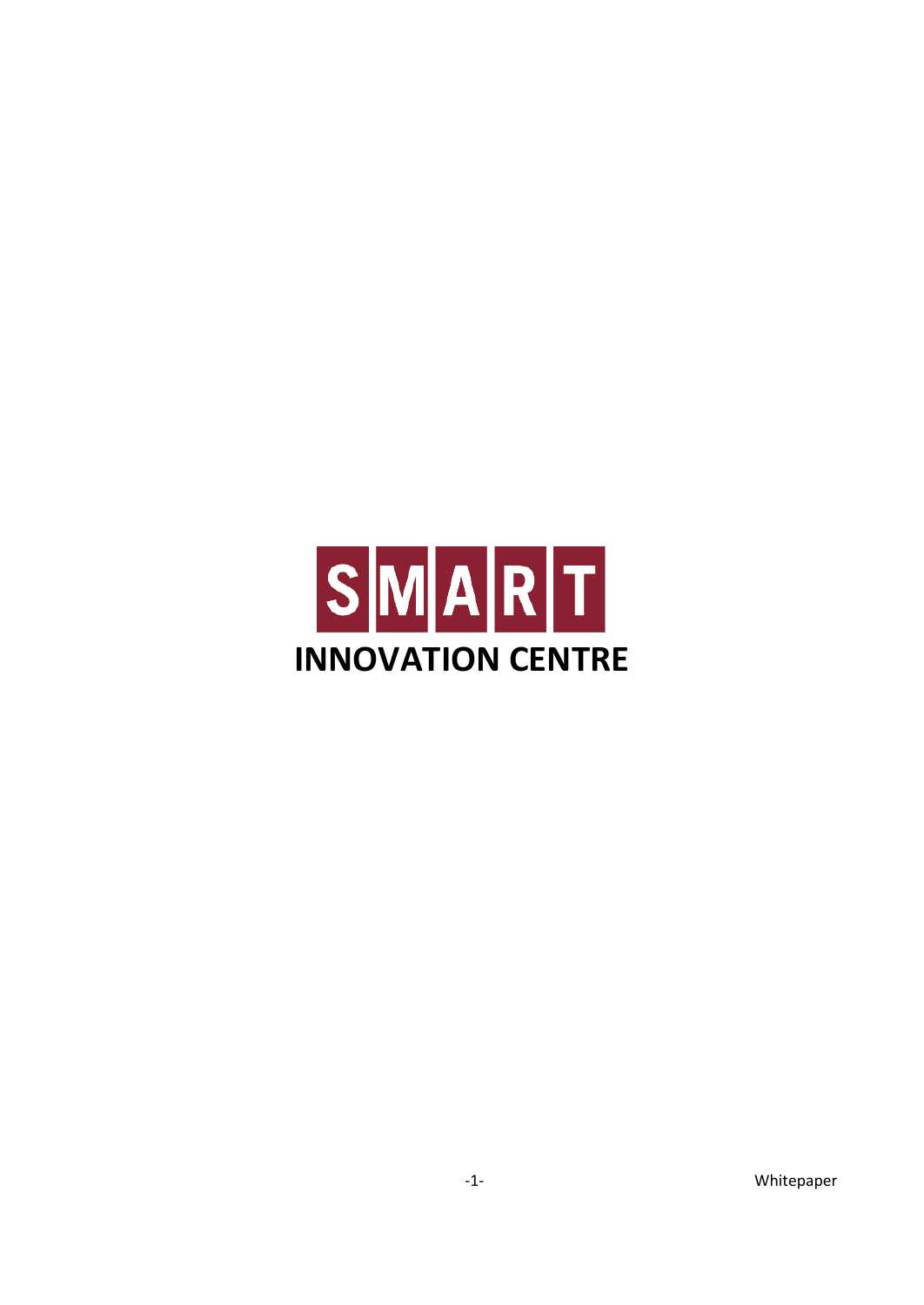# **Contents**

| Implementation of the Deshpande Center in the Singapore<br>Ecosystem: A preliminary roadmap for the SMART Innovation          |
|-------------------------------------------------------------------------------------------------------------------------------|
|                                                                                                                               |
| Section 1: The Centre's Acceleration of Emerging Technology and<br>Cultivation of Entrepreneurial Scientists and Engineers  4 |
|                                                                                                                               |
|                                                                                                                               |
| Section 4: Connectivity to MIT (Boston) Business and Venture                                                                  |
| Section 5: Convening Power and Networking Events 14                                                                           |
|                                                                                                                               |
| Conclusion – Enhancing the Singapore Entrepreneurial Ecosystem                                                                |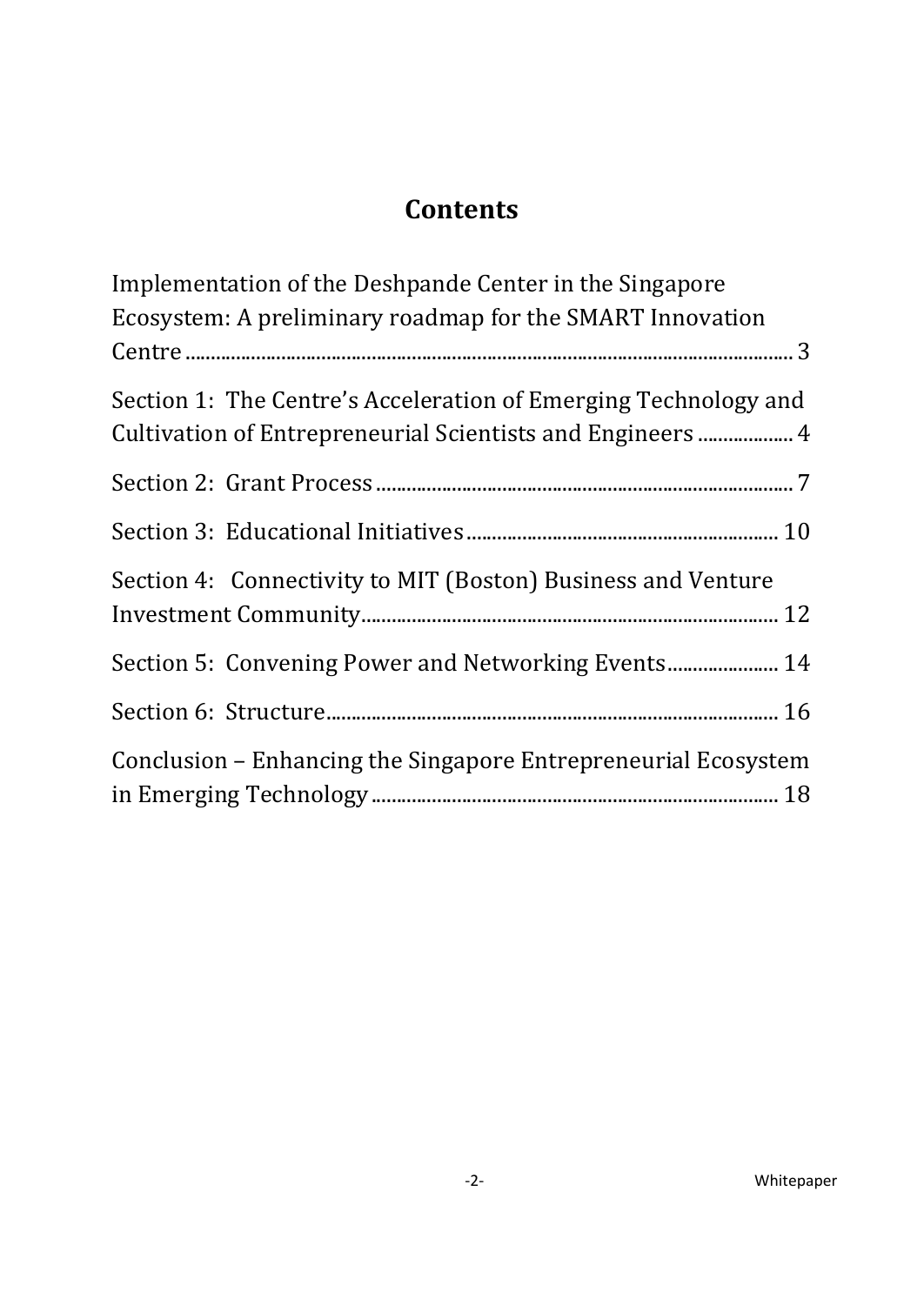### <span id="page-2-0"></span>**Implementation of the Deshpande Center in the Singapore Ecosystem: A preliminary roadmap for the SMART Innovation Centre**

The Singapore government has a strategic initiative to develop Singapore as a leading hub in the "Knowledge-based economy". It has invested significantly in developing world class universities, research institutes and establishing strategic international research alliances. It must now foster an entrepreneurial ecosystem around these research assets to realize significant gain. Since the next wave of economic growth globally will be led by innovation and entrepreneurship, this is a key economic driver for Singapore.

One important element of this entrepreneurial ecosystem is the encouragement of faculty/student research driven entrepreneurship. The Deshpande Center of MIT is a proven leader in identifying and nurturing emerging technologies and accelerating their migration from the laboratory to the marketplace. The SMART Innovation Centre will be modeled after the Deshpande Center but will be modified to suit the existing Singapore ecosystem. It is envisioned that the SMART Innovation Centre will act as a catalyst to: create a fertile environment for faculty and student entrepreneurship to grow; accelerate product development from the laboratory to the marketplace; increase connectivity between the Singapore and MIT Cambridge entrepreneurial communities to build global venture investment opportunities; and, provide entrepreneurial learning and mentoring initiatives. This paper outlines the proposed goals for the SMART Innovation Centre and describes the Centre's initial programs.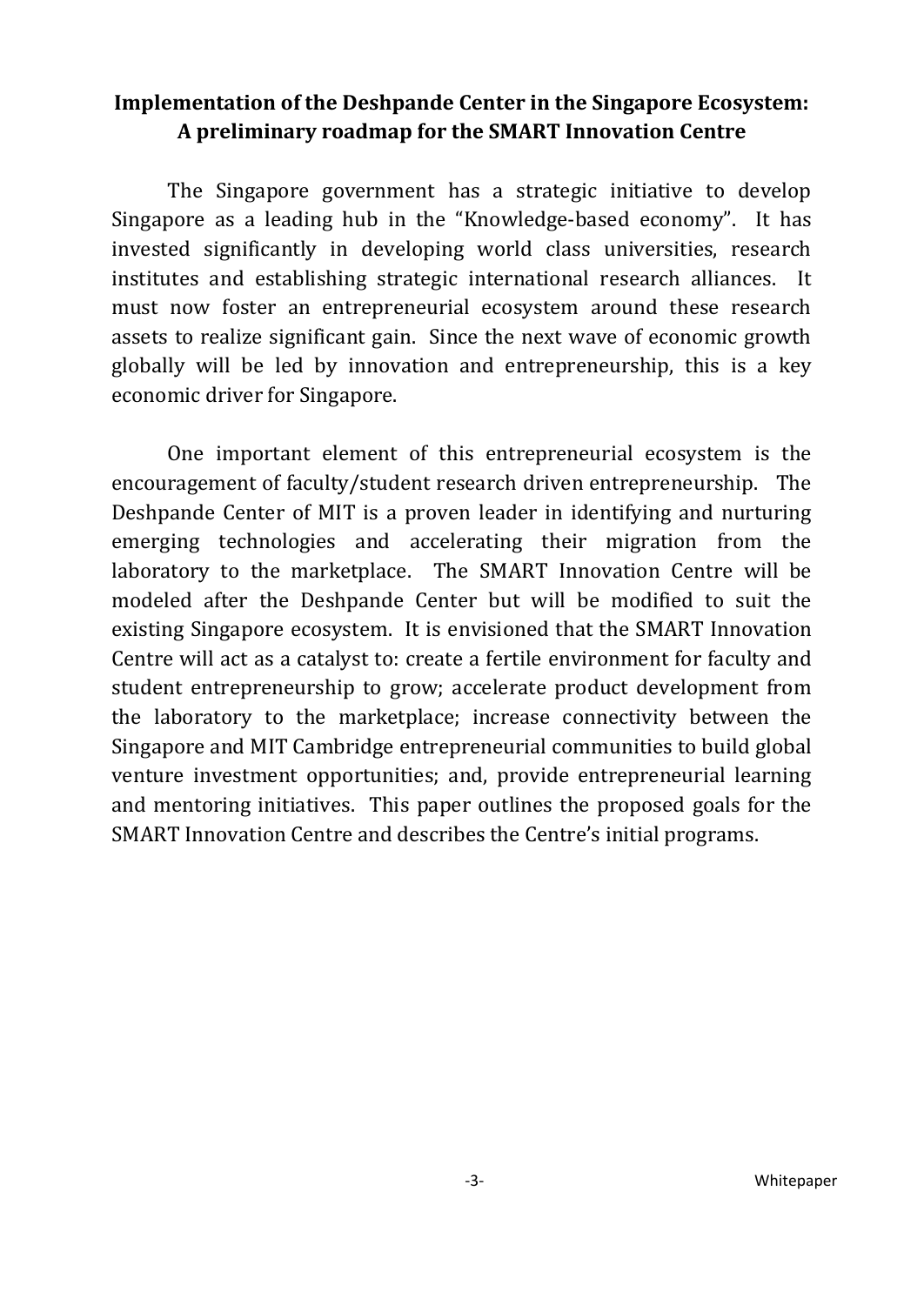### <span id="page-3-0"></span>**Section 1: The Centre's Acceleration of Emerging Technology and Cultivation of Entrepreneurial Scientists and Engineers**

The SMART Innovation Centre will have to accelerate Projects further than currently occurs in the Deshpande Center in Boston. This will be needed to lower risk so that the Projects are more likely to attract blue ribbon Singaporean and international venture investors and management, or potential licensees. Projects and the faculty PI will be selected and funded pursuant to a Grant process outlined in Section 2. Once a Project is selected, the Centre Director will facilitate the formation of an Oversight Board for each Project, which includes the faculty PI, assigned Catalyst (i.e. volunteer business expert) and in some instances a Project Manager hired by the Centre Director. The Project will be managed to meet milestones established in the Grant approval process to de-risk the technology, produce prototypes, conduct proof-of-concept experiments and devise a go-to-market strategy. The Centre will create a "safe" environment for faculty entrepreneurs and their post0docs/graduate students to accelerate the product development, with business assistance from the Catalyst and Centre Director. Much of the research will occur at the faculty PI's laboratory but where appropriate prototyping and other aspects of product development may be contracted to third parties. Funds may be used to support expert consultants or to perform market studies. The Centre may utilize the resources and capability of the Polytechnics to produce prototype devices.

Figure 1 is a functional diagram showing the flow of project development within the Centre. First **(item 1)**, the Project and PI (with his/her technical team) is selected (Section 2 describes the selection process for Innovation Grants).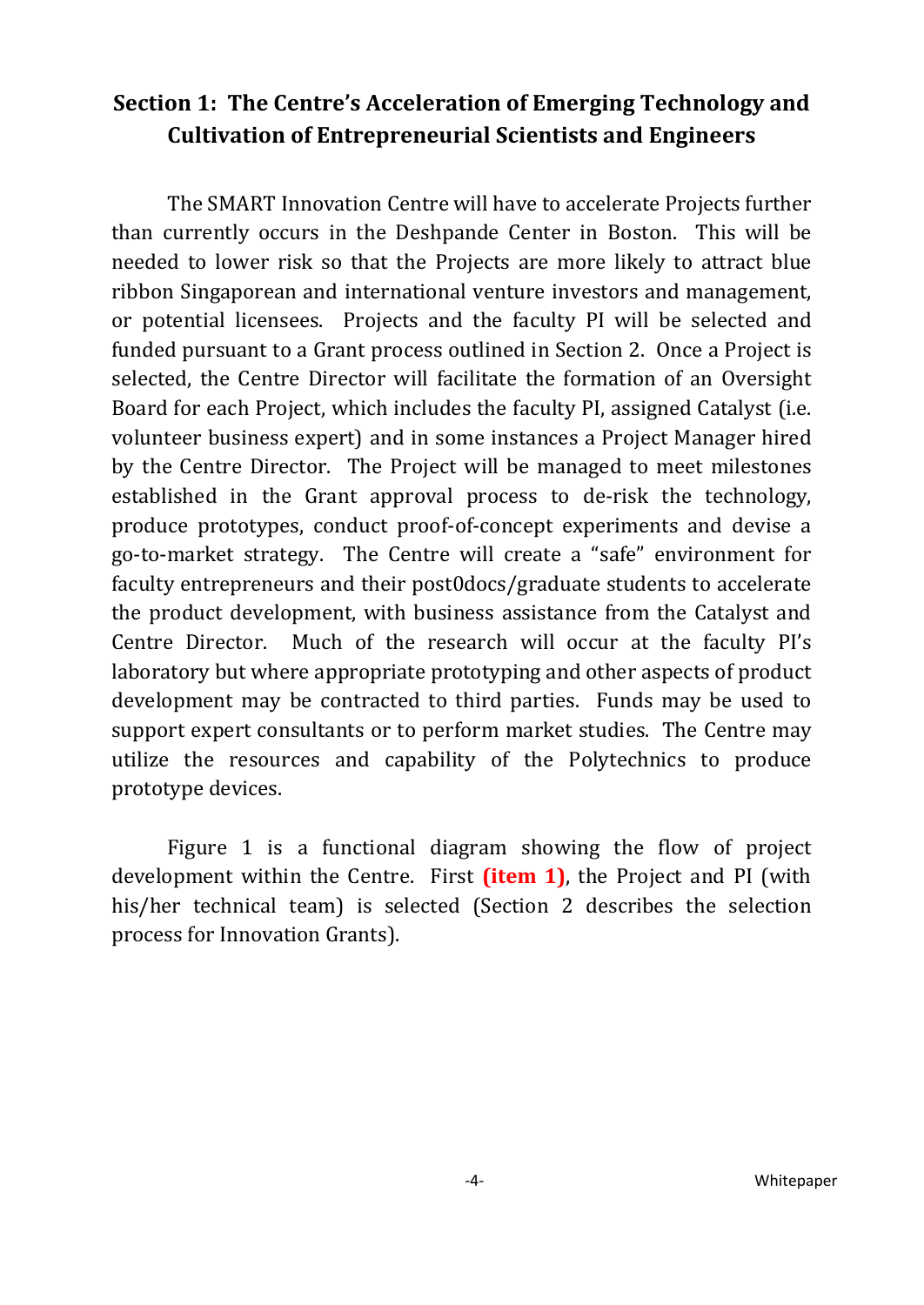#### **Figure 1: Accelerator Of Innovation**



The Project is then operated as a business unit within the Centre with the PI, Catalyst and in some instances the Centre Director forming the Oversight Board **(item 2)**. The Catalyst is selected from a pool of volunteers established by the Centre who has expert business knowledge in the particular technological area (see, Section 6 for selection of Catalysts). (Specific guidelines will be followed by the Catalyst to avoid conflicts-of interest) The Catalyst works with the PI and his research team to define the go-to-market strategy. For some Projects, an i-Team of students (see, Section 3) assists in defining the go-to-market strategy. The PI and his/her technical team utilize the Grant funds to meet technical milestones to derisk the technology. The Centre Director, aided in some instances by a Project Manager, will oversee this process. The Oversight Board for each Project will meet monthly and review the Projects progress; progress will be reported to the Centre Director. When appropriate, other networking will be promoted with the MIT Entrepreneurial Cluster (possible presentation at the Deshpande "IdeaStream" event, or participate in discussion at the MIT Enterprise Forum, or be mentored by the MIT Venture Mentoring Service). The local VC community will also be introduced to the Project and semi-annual reports will be provided to the Centre's Advisory Board/Selection Committee.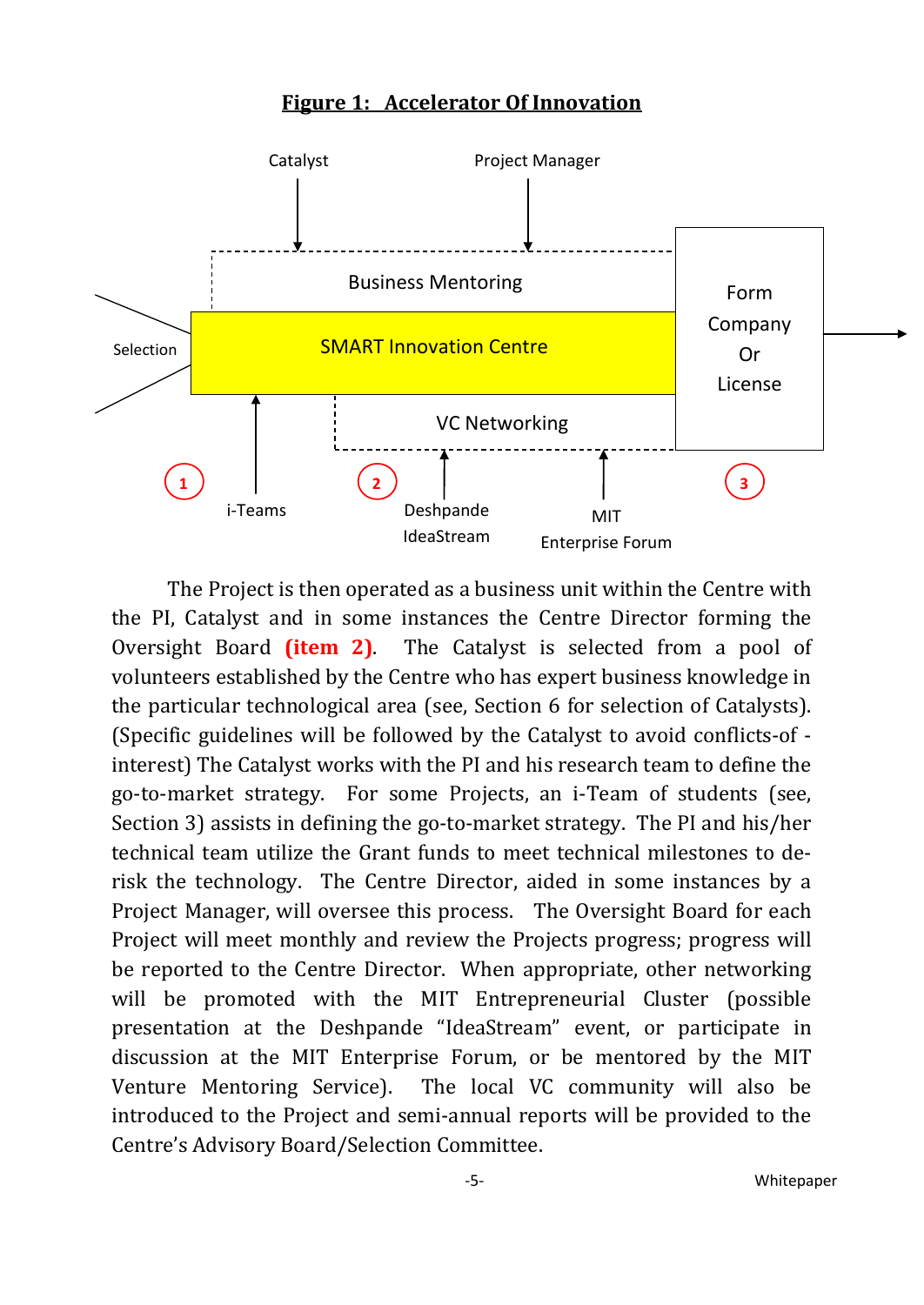The National Research Foundation (NRF) has a POC Grant Scheme, which may be used to further incubate emerging technology in the University/Institute environment. Certain Projects managed by the Centre may need additional funding to bring the technology to the point of commercialization, and these Projects may be eligible for NRF POC funding. In such instances, the Centre and PI will apply for the POC funding and the Project if funded will be managed pursuant to NRF rules, as a Centre Project. During this phase, the business mentoring will continue and networking will be facilitated with the Boston/MIT and Singapore venture community. The Project will continue to have access to the Deshpande "IdeaStream" event for presentation and to the MIT Enterprise Forum.

The plan is to accelerate the Project to the stage of maturity where a company can be formed or a licensee identified **(item 3)**. With ample networking opportunities fostered by the Centre in both Boston and Singapore, it is hoped that a lead VC can be identified and a candidate CEO identified. The lead VC and CEO will work together to form and finance the company under mentorship from the Centre. (The candidate CEO may be resident for a short time in the Centre waiting for the Company to be formed, see Section 6 for further discussion).

The time within the Centre for each Project will vary from a minimum of one year to a maximum of three years, if the NRF POC is awarded. The Centre Grants will vary from S\$50,000 to S\$250,000. These resources will be managed carefully by the Centre and the allocated resources and outcomes will be reported twice a year to the SMART Governing Board. During this process, the Centre will enhance the successful commercialization of emerging technology and cultivate the entrepreneurial scientists/engineers in Singapore.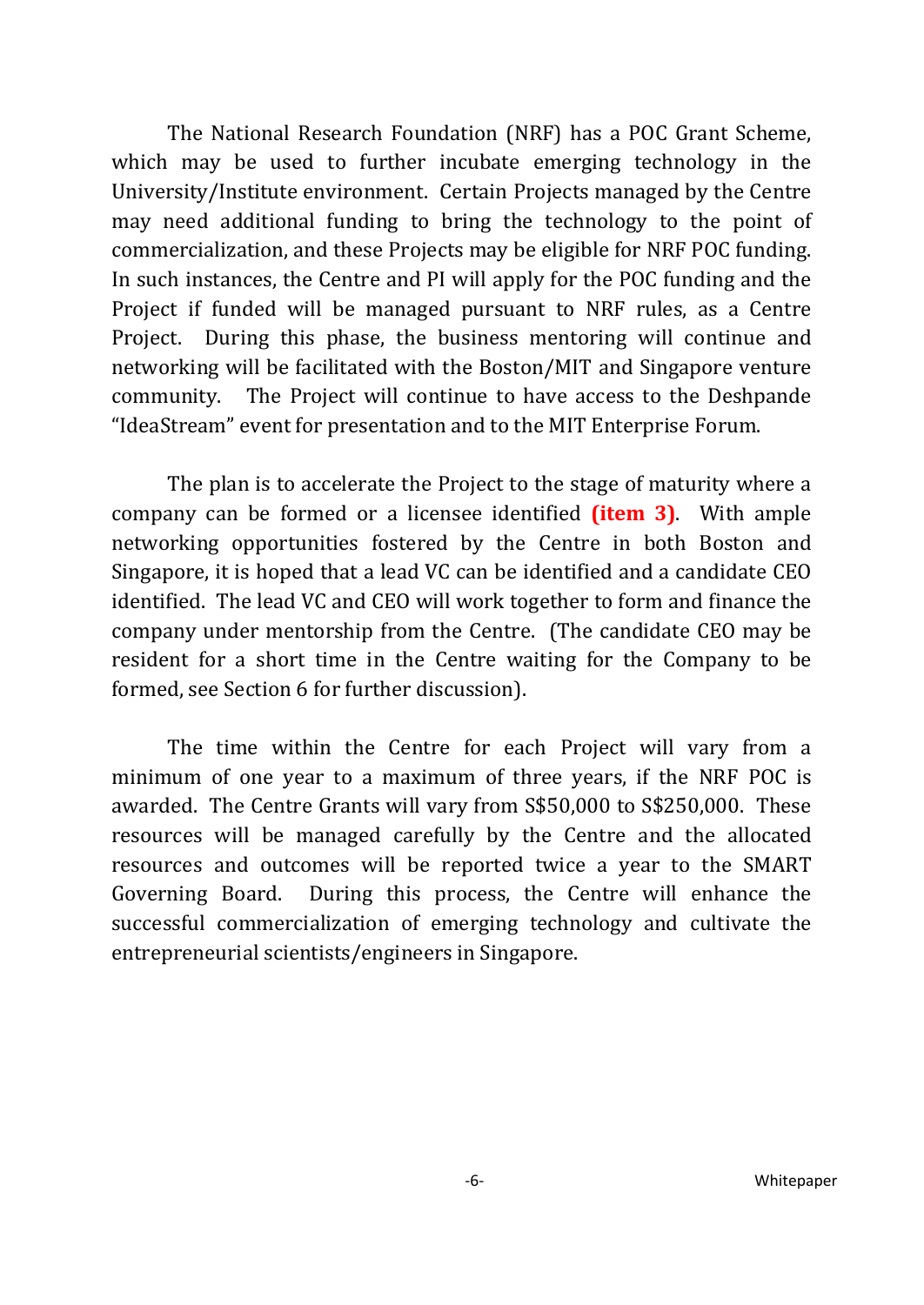#### **Section 2: Grant Process**

<span id="page-6-0"></span>The Deshpande Center uses a US\$50,000 Ignition Grant to fund the very early proof-of-principle development and a second larger Grant of up to US\$250,000 called the Innovation Grant to fund proof-of-concept development. The Ignition Grant is used primarily to get experience with the PI and technical group and rewrite the proposal with the Catalyst for a more complete go-to-market strategy before the larger Innovation Grant is awarded (however, in many cases, if the Project is more mature, an Innovation Grant will be rewarded from the start with certain funds allocated for each of the two 12 month funding periods). The Grant is used to pay for postdoc and graduate student salary, consultants, outside technical and market experts and research expenses, but will generally not cover equipment or the PI's salary. Usually US\$5,000 to US\$10,000 is set aside for expert marketing, consultants or market studies. For each 12 month period of the Grant, the funds must be spent in that period or revert back to the Centre.

The Centre will be allocated certain funding from the larger NRF Grant to SMART, which will be used to fund the Innovation Grants. The Centre will follow the Deshpande model and will call for Grant applications to be submitted twice a year. The primary Grant will be the Innovation Grant of up to S\$250,000 covering a two (2) year development cycle. However, for Projects deemed too early, where the go-to-market strategy is not clearly understood or the technology is at a very early stage, an Ignition Grant of up to S\$50,000 will be rewarded covering a 6 to 12 month period of early development. The Grant funds will be allocated by the SMART Centre finance office and third party contracts (ie. consultants, market studies, 3rd party research contracts) will be contracted directly by the Centre. (The Grants may cover a small portion of the PI's salary during the summer or for certain circumstances if approved on a case by case basis).

For approved Projects, the Centre Director will work with the PI to develop a yearly budget and developmental milestones. Adherence to the budget and research objectives are reviewed monthly by the Project Oversight Board made up of the PI, assigned Catalyst and in some instances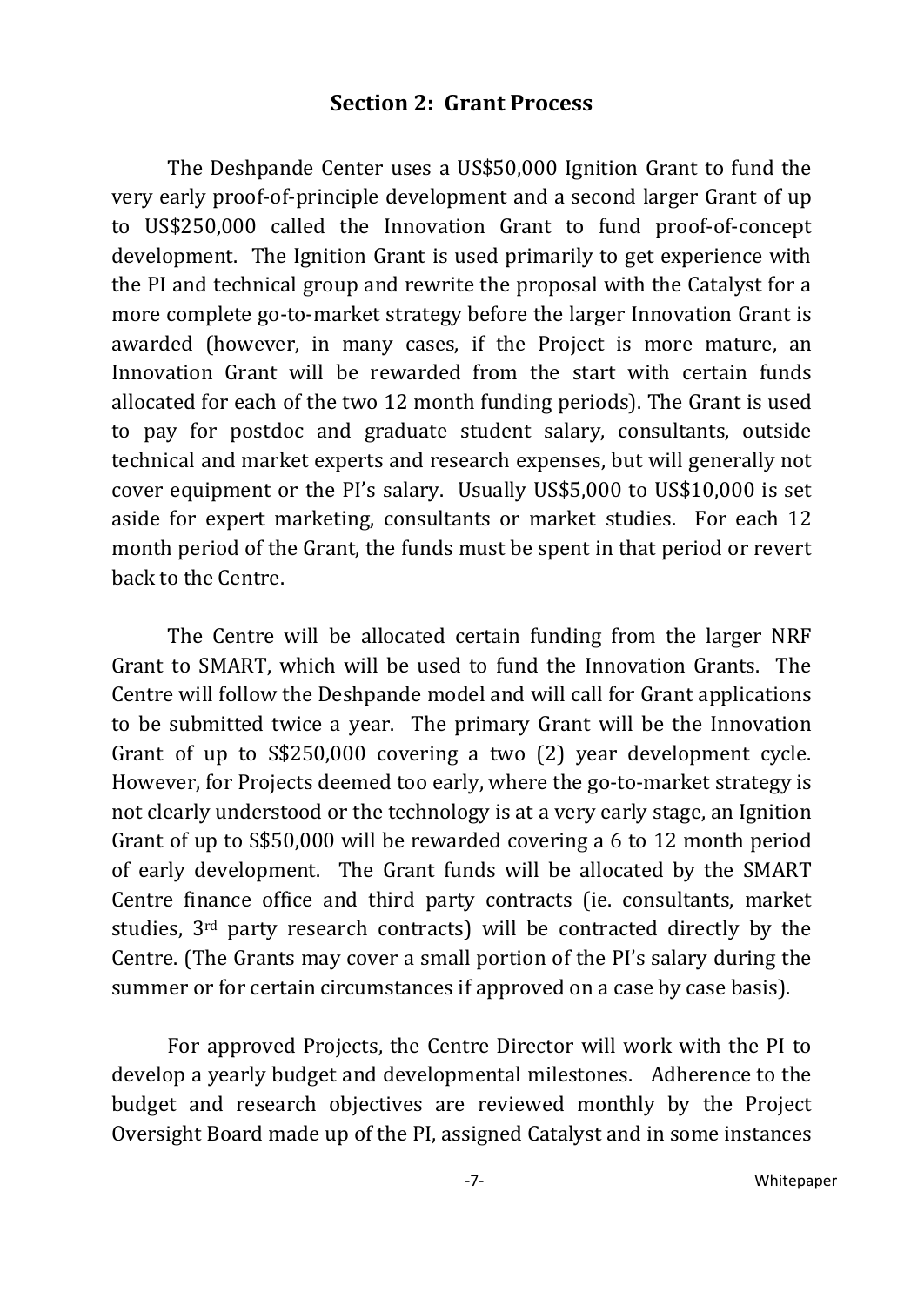the Centre Director. Progress reports on each Project and on the number and type of Grants awarded will be presented by the Centre Director to the SMART Centre's Governing Board.

The Centre proposes to follow the Grant Application and Award Process shown in Figure 2. The entire Grant cycle will require four (4) months, making two Grant cycles per year feasible. The Centre will announce widely within NTU, NUS, SMU, SIM, SUTD, SMART, Polytechnics and MIT (Cambridge) the call for Grant Applications. All academic faculties in Singapore will be eligible to apply for the Grants. Some promotional events will be used to focus attention on the Innovation Grant. From launch of promotional activities, we will allow a month period to close the collection of Preliminary Proposals.

The Preliminary Proposals will use the Deshpande application template (Smart Centre Technological Innovation Grant Pre-Proposal) and will be a 2 to 3 page summary of the proposed Project. The idea is to allow the PI and the PI's technical team to engage in the process with a small upfront expenditure of time. The Preliminary Proposals are reviewed by the Selection Committee at one sitting and a "Yes" or "No" decision is made for each proposal with feedback provided to the PI. For proposals approved, a Catalyst (business expert volunteering with the Centre) may be assigned to the Project and will give the PI advice in preparing the Full Proposal; generally this involves scoping the critical proof-of-concept development and outlining a go-to-market strategy. We shall allow up to one (1) month for the Full Proposal to be prepared (again, we will utilize the Deshpande Center's application template - SMART Centre Technological Innovation Grant Full Proposal). The Full Proposal is then sent for the science/technology portion of the Proposal to be peer reviewed at MIT or SMART by independent investigators.

The peer review report and the Full Proposal are provided to the Selection Committee and the PI and his team will make a powerpoint presentation of up to 30 minutes, followed by a Q&A session. The Selection Committee will then decide either to: approve, approve with revisions, ask the PI to resubmit on the next Grant cycle with proposed revisions, or reject the Proposal. Prior to final approval, the Proposal is reviewed for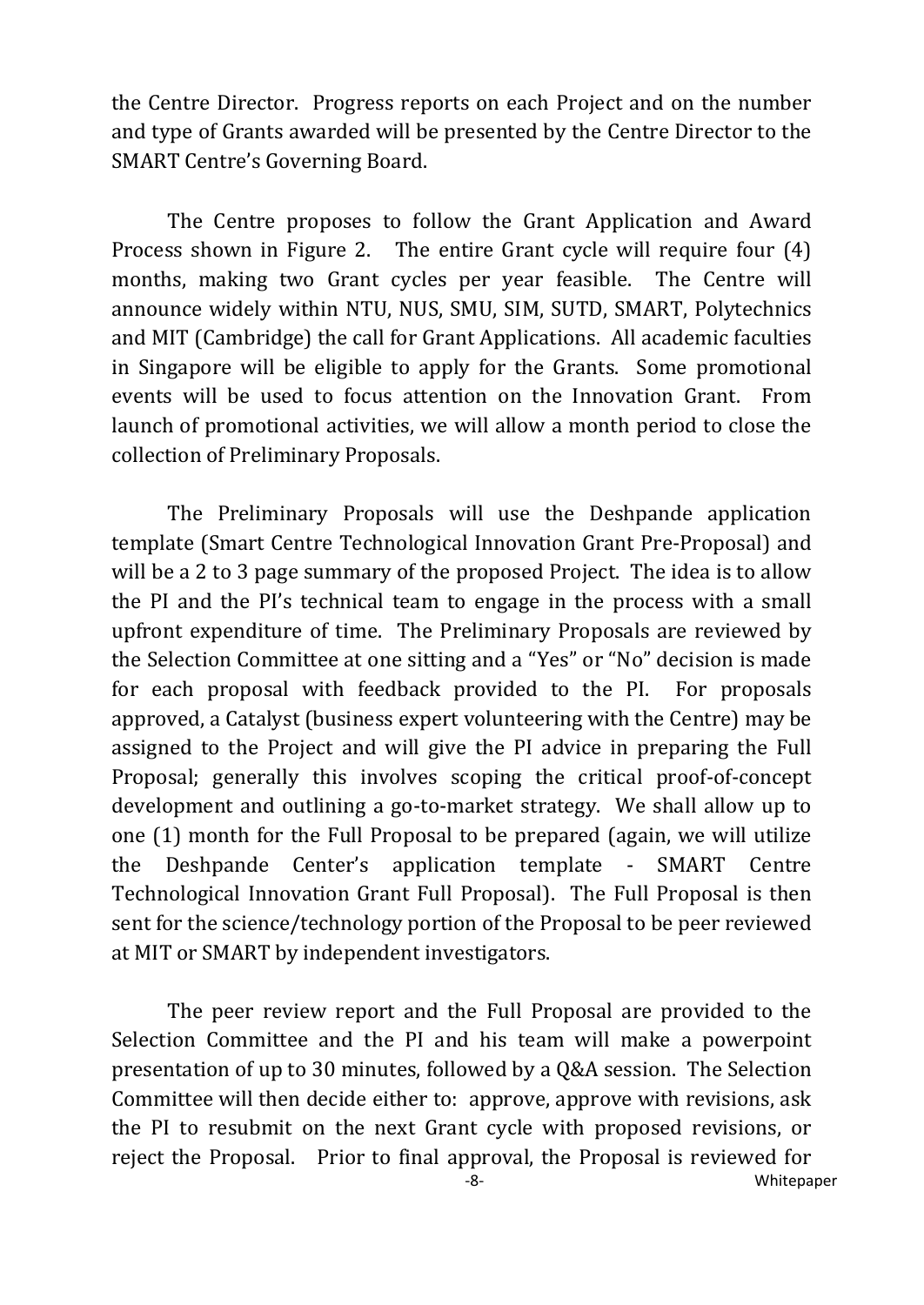clearance of Background IP and the PI prepares an annual budget and milestones for final administrative approval by the Centre Director.



**Figure 2: Grant Application And Award Process**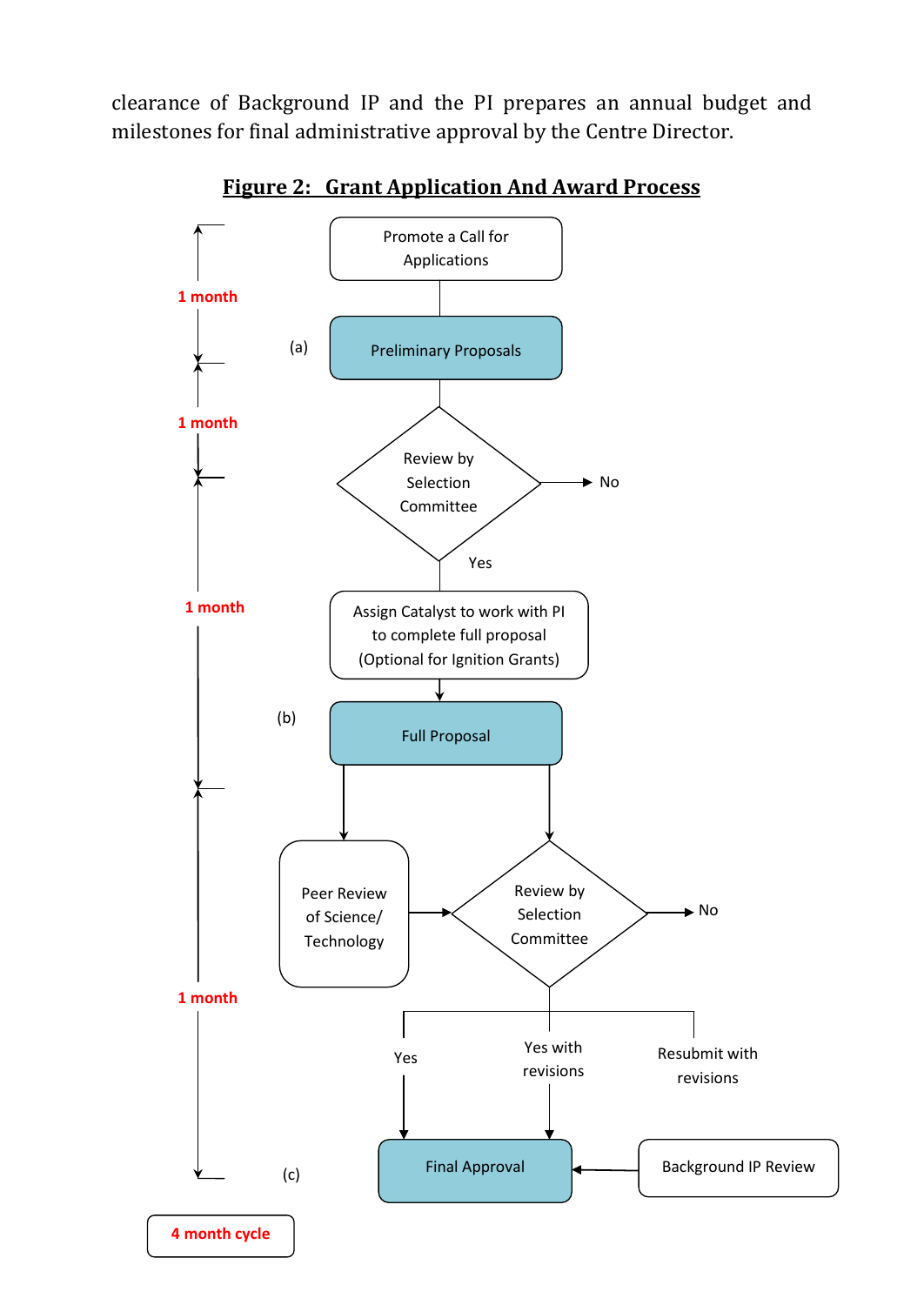#### Student Focused Grant Program

The SMART Innovation Centre will establish a new student focused grant program not currently available at the Deshpande Centre. This grant will follow the same procedures as the Innovation Grant but will differ in that: 1) the applicants will be Singapore undergraduate or graduate students with his/her faculty mentor, 2) will be a maximum amount of S\$75,000 and 3) will be limited to specific areas, such as: Technology for Education, Digital Media, Information and Technology and Technology for Developing Countries. Once awarded, the Grant will be administered by the SMART Innovation Centre using its normal procedures.

### **Section 3: Educational Initiatives**

<span id="page-9-0"></span>The Deshpande Center's activities in nurturing and accelerating emerging technology provide an excellent classroom to teach innovation and entrepreneurship to a broader community of faculty and students. The SMART Innovation Centre will follow this model in developing educational programs.

The Centre would propose to establish the following programs:

1) Joint i-Teams Project with one or more local business schoolsLike the Sloan School of Management on the MIT campus, INSEAD has established an MBA focused program for entrepreneurship. We are developing an i-Team Project jointly run by one or more local business schools (INSEAD, SMU, NUS) and SMART. We are relying on expertise from the Deshpande Center for syllabus design and guidance in operation of the Project. The i-Teams are part of a class on Entrepreneurship and Innovation and comprised a multidisciplinary team of technical and business students. Each i-Team is made up of 4 to 5 students and their assignment is to develop a go-to-market strategy (not a business plan) for an assigned Project. Their final product is to present a powerpoint presentation that summarizes the go-to-market proposal. The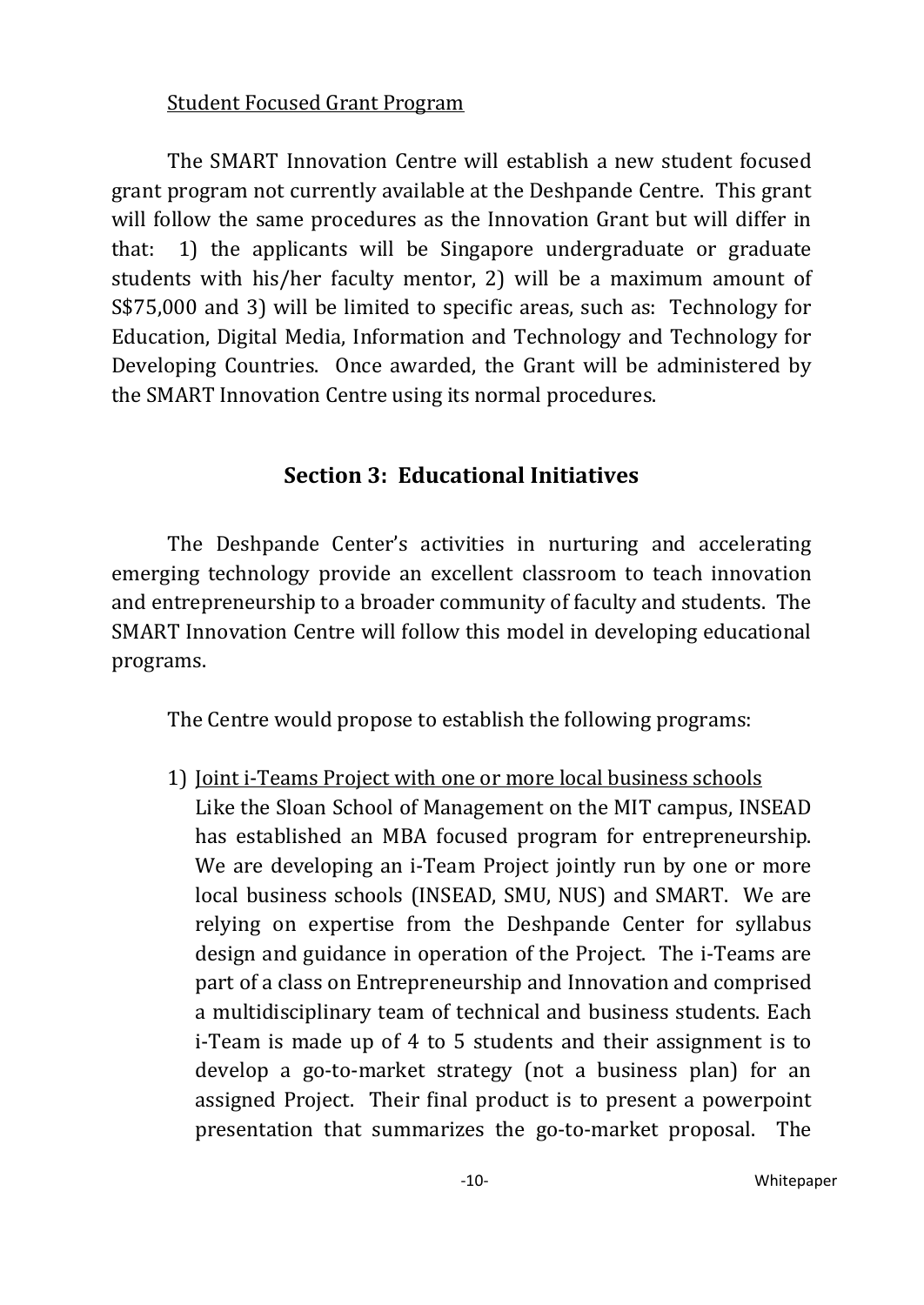team meets twice a week in three (3) hour session during the semester and will be guided by a professor, and the Catalyst who is assigned to the same Project. (Some of the instruction could be provided by MIT faculty associated with the Deshpande Center under a teleconference distance learning scenario). Collaboration between MIT, SMART Innovation Centre and one or more local business schools would provide an exciting cross institutional, cross disciplinary study program on entrepreneurship and emerging technologies.

## 2) Short course on "Innovation Leadership"

The Deshpande Center has established an intensive two (2) weeks course on innovation leadership that was funded by the Portuguese government. The eight (8) hour per day course uses the morning session for traditional teaching of business topics and the afternoon session for action-based learning. The course is aimed at faculty who are interested in being a leader in innovation and developing emerging technology. We would require expertise and consulting from the Deshpande Center. This course could be offered to local Singapore faculty or students (graduate or postdocs) and could be offered to foreign and regional faculty – continuing to establish Singapore as a regional knowledge hub. This could be the Asian version of the Global Innovation Course being established by Deshpande and I<sup>3</sup> (the International Innovation Initiative being established by Deshpande and Professor Yue of the MIT Engineering School).

### 3) Course and Competition in Gaming and Digital Media

As part of its initiative to establish a Student Focused Grant Program (see, Section 2), the Centre would like to explore establishing a program for students (graduate and undergraduate) to encourage innovation and entrepreneurship. We would propose to piggy back on the successful MIT/Singapore Game Lab. Each year during the summer, students from Singapore spend eight (8) weeks at MIT (Boston) and explore advanced game development. A team of students are required to develop an innovative game by the end of the course. The course encourages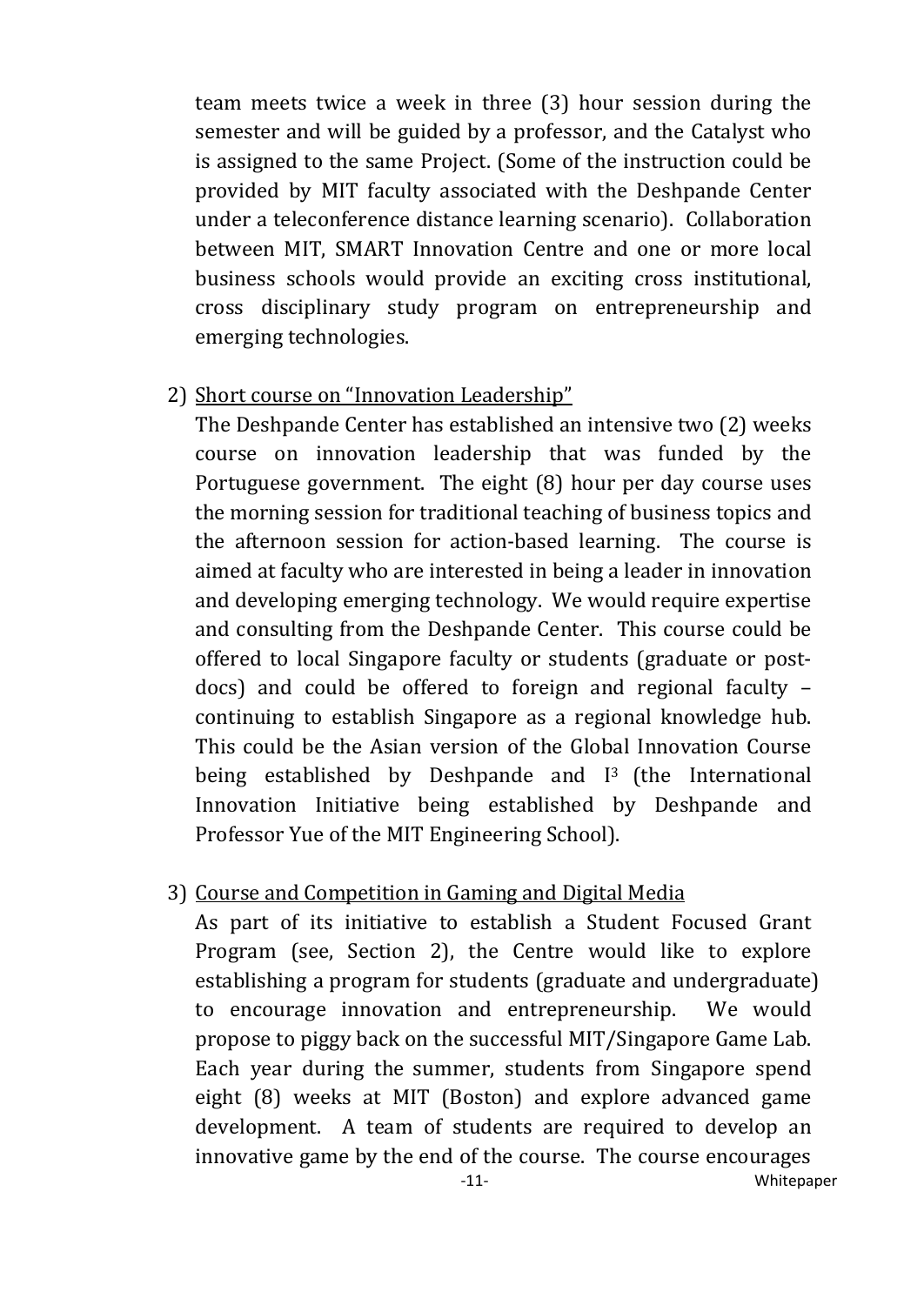bottom up innovation, and is sponsored by MDA (Media Development Authority).

The Centre would propose to offer a modification of its Innovation Leadership Course to students in Singapore with a focus on Digital Media. The course would be opened to graduates from the MIT/Singapore Game Lab, and to other interested students in Singapore. The course would give them the tools to write a business plan, go-to-market strategy and product development plan. At the end of the course, the students would have the opportunity to further develop their business plan and to enter into a Digital Media Business Plan Competition sponsored by the Centre. The Competition would follow similar procedures used to award the Innovation Grant (see, Section 2). A S\$50,000 grant would be awarded to the student team. With an assigned Catalyst, it would become a Project under the Centre, with the goal to launch a Company around the innovation in the Digital Media space.

### <span id="page-11-0"></span>**Section 4: Connectivity to MIT (Boston) Business and Venture Investment Community**

It is important for the SMART Innovation Centre to be strongly connected to the entrepreneurial ecosystem around MIT, tapping onto the expertise and programs offered at MIT. The starting point of this connectivity will be with the Deshpande Centre followed by linkages to the MIT Enterprise Forum, Venture Mentoring Service and I<sup>3</sup> (International Innovation Initiatives). Equally important is involving the established venture community in the Boston area in the new business opportunities that will be created by the Innovation Centre. The Deshpande Center offered to assist us with a study to determine: 1) Boston VCs interested in Singapore and Asian Projects, and 2) how to structure the deal to draw in overseas (Boston-based) investors. It is important for the Centre Director to develop ties for the Centre with the MIT/Boston entrepreneurial community.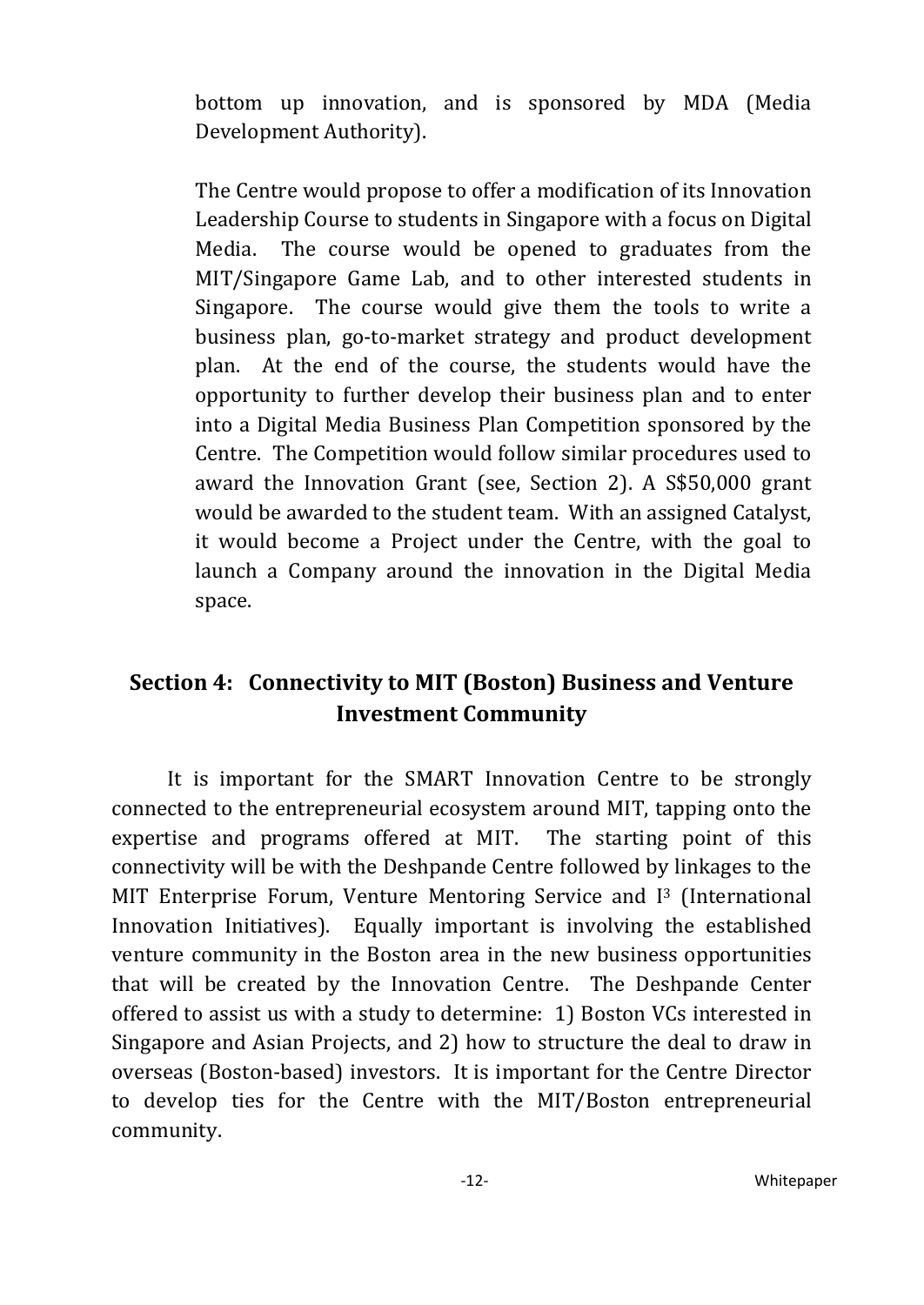We would propose the following:

a) Establish strong linkages with the Deshpande Center

Charles Cooney and Leon Sandler are members of the Centre's Advisory Board/Selection Committee. Seek consultation and assistance with course design for the Centre's educational program (see, Section 3) possibly providing distance learning teaching modules. In consultation with Deshpande Center, identify VCs in Boston interested in Singapore deals, and then establish relationships with these VC groups (maybe as "Collaborating Catalysts") via teleconference or on the Advisory Board/Selection Committee. (This could be an effective low cost introduction for a few "select" VC's to gain access to the Singapore ecosystem and opportunity with some hand holding at MIT. One might also have an annual event in Singapore for this group).

## b) Sponsor a portion of the "IdeaStream" event

Would allow PIs and lead technical team members to have a section in the Agenda (or poster sessions) to present the new Projects in Singapore. This enables one-on-one links to be established. (The cost of transport to the USA will have to be considered and teleconference links, if practical should be optimized, but some direct face-to-face linkage is needed). This activity could be funded through the individual Innovation Grants.

## c) Utilize the MIT Enterprise Forum

The MIT Enterprise Forum (Cambridge Chapter), has excellent courses and networking sessions. When Projects at the Centre reach a mature phase and a start-up is contemplated, PIs and selected graduate students should attend "Start-up Clinics" offered by the MIT Enterprise Forum. This would be financed through the Innovation Grant.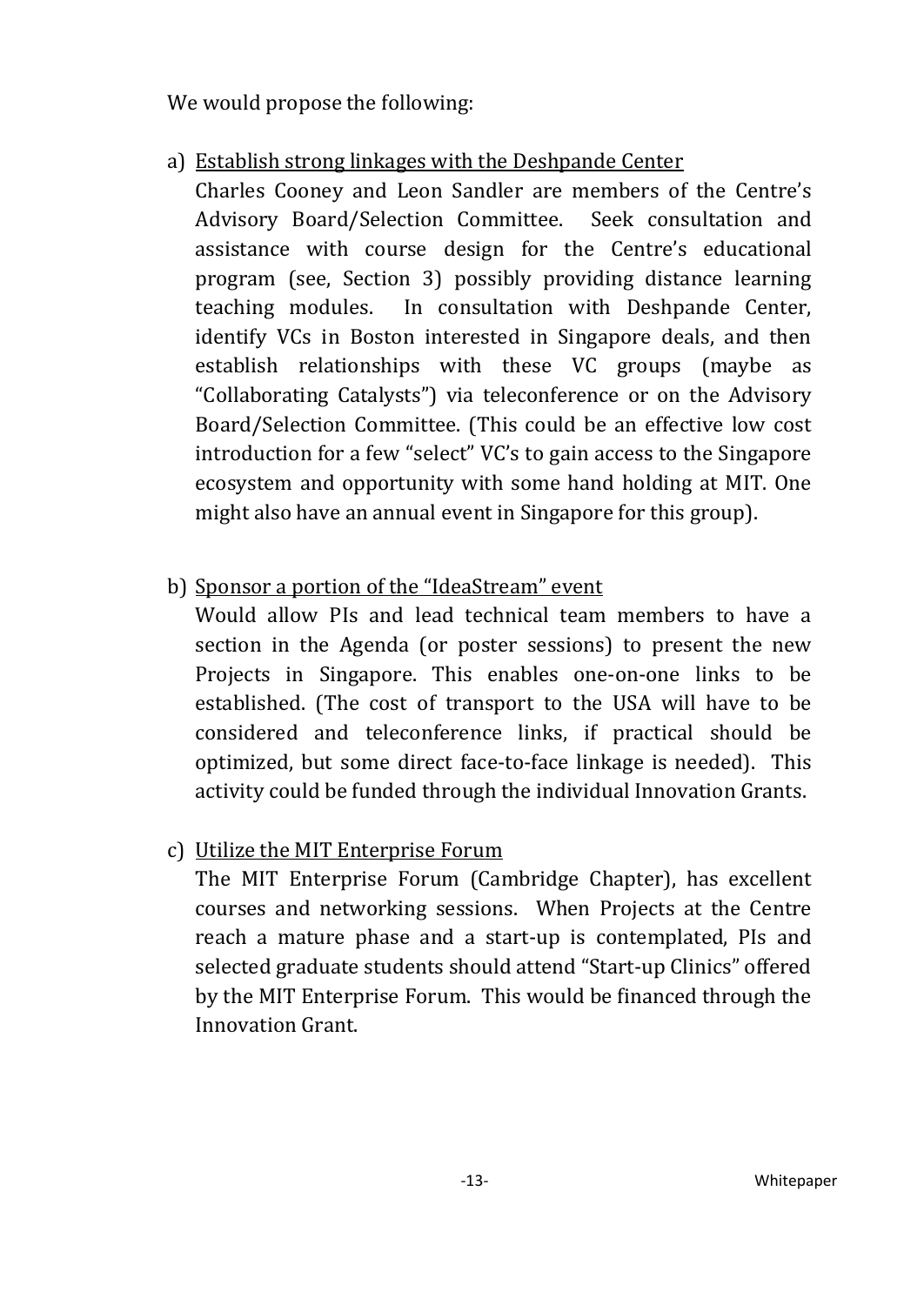d) Linkages with the Boston VC Community

Again, developing linkages with the Boston-based VC community is key. After we have identified parties serious about investing in Singapore companies (with USA linkage via MIT), we need to establish relationships with the SMART Innovation Centre and the local Singapore VC community particularly the VCs funded via the NRF Early Stage Venture Fund Scheme.

It is critical for the Centre Director to establish these linkages, and advocate for the Centre's new ventures and whenever possible involve this community as part of the Advisory Board/Selection Committee or as "Collaborating Catalysts" having involvement with multiple Projects and working alongside the main local Catalyst. (We could start with a "workshop on SMART innovation to be run in Cambridge with invitation to the VC community thru the Deshpande Center to create a forum for 1) Introduction of SMART Innovation Centre and, 2) Brainstorming to seek ways to collaborate).

### <span id="page-13-0"></span>**Section 5: Convening Power and Networking Events**

The SMART Innovation Centre is in a unique position to draw together diverse groups in Singapore as well as linking the entrepreneurial ecosystems in Singapore and Boston. As an accelerator of emerging technology, it will broadly collaborate with NUS, NTU, INSEAD, SIM, SMU, SUTD, MIT (funded via the SMART Grant) and the Polytechnics.

The Centre will build strong ties to the polytechnics, which can provide resources and expertise in product prototyping and may provide some students for the i-Teams.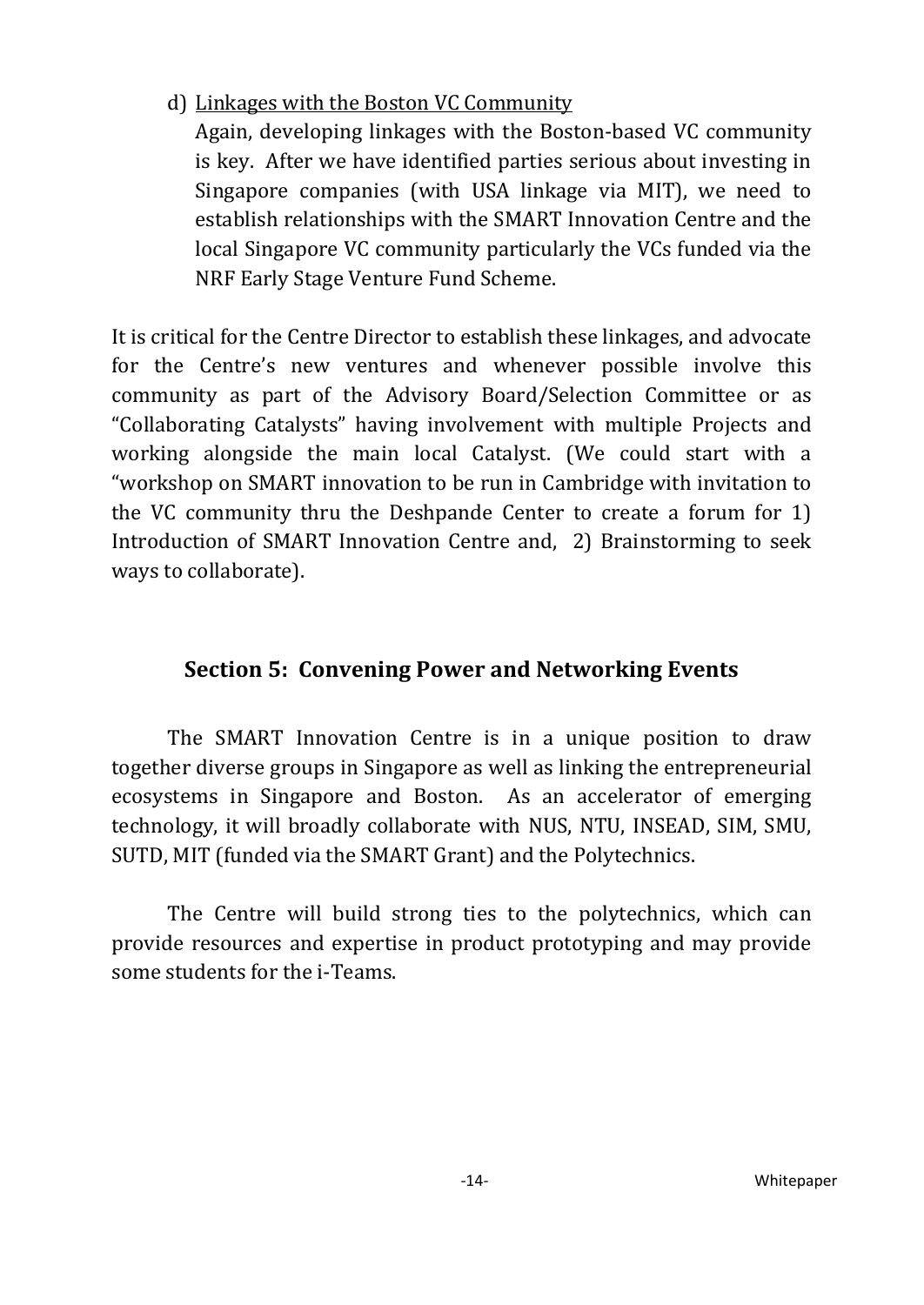

Using this "Convening Power", the Centre would like to organize two networking and showcase events per year. These events would occur at the beginning of the promotional phase for each Innovation Grant cycle. We would invite a well established entrepreneur (of international reputation, probably associated with the Deshpande Center) to speak, followed by a presentation of a successful case study from the Deshpande Center or MIT Enterprise Forum. The event would promote the entrepreneurial culture and provide useful practical information.

The Centre would also be establishing a database and using webbased tools to link researchers, venture investors, and potential CEO candidates in both the Singapore and Boston ecosystems. We will ask to link to the Deshpande website. We will produce a web magazine providing a flow of useful information on entrepreneurships and new technology developments to our web subscribers.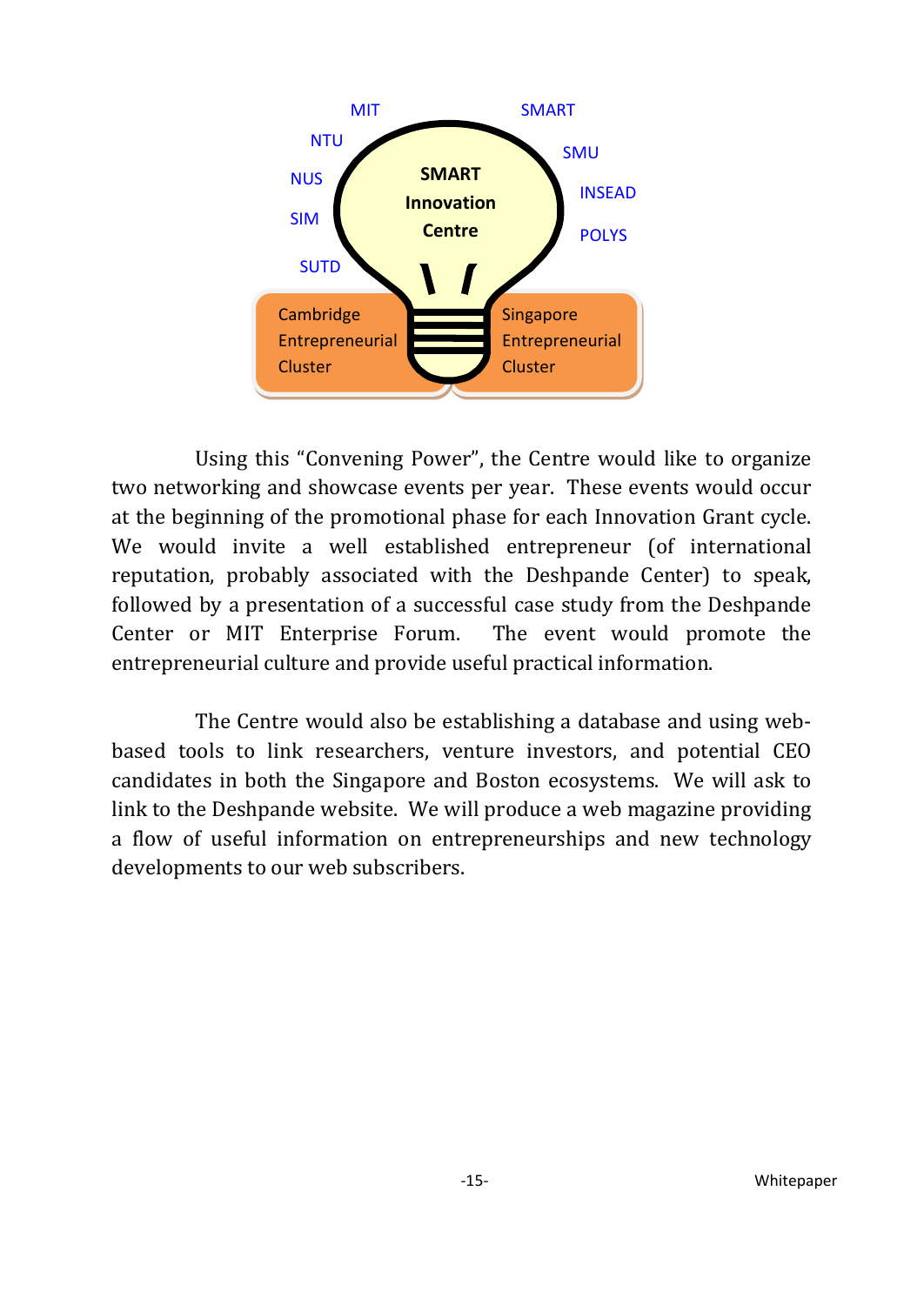#### **Section 6: Structure**

<span id="page-15-0"></span>The SMART Innovation Centre is headed by a Director who reports to the Director of the SMART Centre and is accountable to the SMART Governing Board. The Centre is not a separate legal entity but is a Centre within the SMART organization. As such, it relies on accounting, legal, patent, promotional (PR), and event management support from the larger SMART Organization. The Director is supported by an Administrator who provides administrative support to the Centre.



#### **Figure 3: The proposed Structure of the Centre**

An Advisory Board/Selection Committee, initially established as one body, provides pragmatic oversight and selection of the Projects for the Innovation Grants. This Committee will be composed of 10 to 15 local and international leaders in business and commercialization of emerging technologies. The Committee will meet together four (4) times per year: two (2) meetings for initial Project selection (review and selection of the Preliminary Proposal, see figure 3); one strategy retreat to discuss potential new directions or programs for the Centre; one (1) annual review of the Projects and overall progress of the Centre. The review and approval of Full Proposals will be made by smaller groups within the Advisory Board/Selection Committee.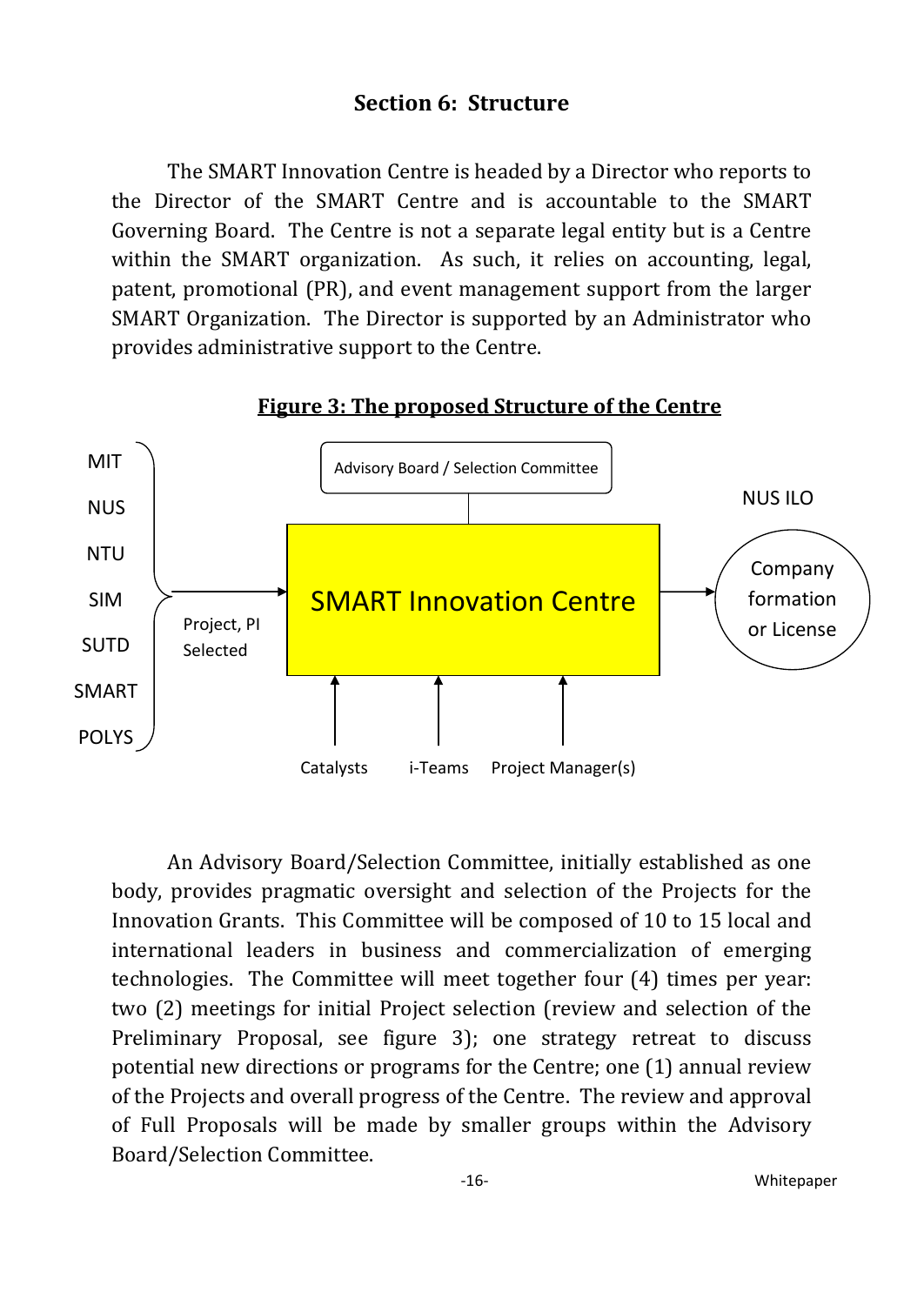"Catalysts" shall be selected from the local Singapore business communities who have expertise working with emerging technology companies. The "Catalysts" will be volunteers and will be involved in one or at most two Projects and will act as a volunteer member of i-Teams (see, Section 4) to develop a go-to-market scheme for his/her particular project. The Catalyst will be supported by the Director and will be invited to all the Centre's networking events. The Catalyst will not be involved as an investor or manager of an eventual company (however, if the Catalyst wants to become an investor or manager, then he/she must step down from the Catalyst role and negotiate that new position at arm's length).

The Centre will also establish "Collaborating Catalysts". They are experts in the Boston entrepreneurial community (they may be Bostonbased venture investors or successful entrepreneurs) who are unable to perform the role of Catalyst due to geographical distance, but can provide expert experiences to several projects; provide guidance to the PI and Catalyst, and provide linkages to the large investment community in the US. The Collaborating Catalyst will communicate with the rest of the Project team mostly via video teleconference. The number of "Catalyst(s)" and "Collaborating Catalyst(s)" will expand with the number of Projects managed by the Centre. Initially, we would like to identify four (4) Catalysts and two (2) Collaborating Catalysts.

With the establishment of the joint educational initiatives with INSEAD and SMU, a series of i-Teams will be formed (see, Section 3). The i-Teams will be supported by the Centre and mentored by the Centre Director.

As the number of Projects managed by the Centre grows, and as the Projects become more mature, the Centre Director may hire a full time Project Manager to oversee the Projects that are larger and require more administrative and product development support.